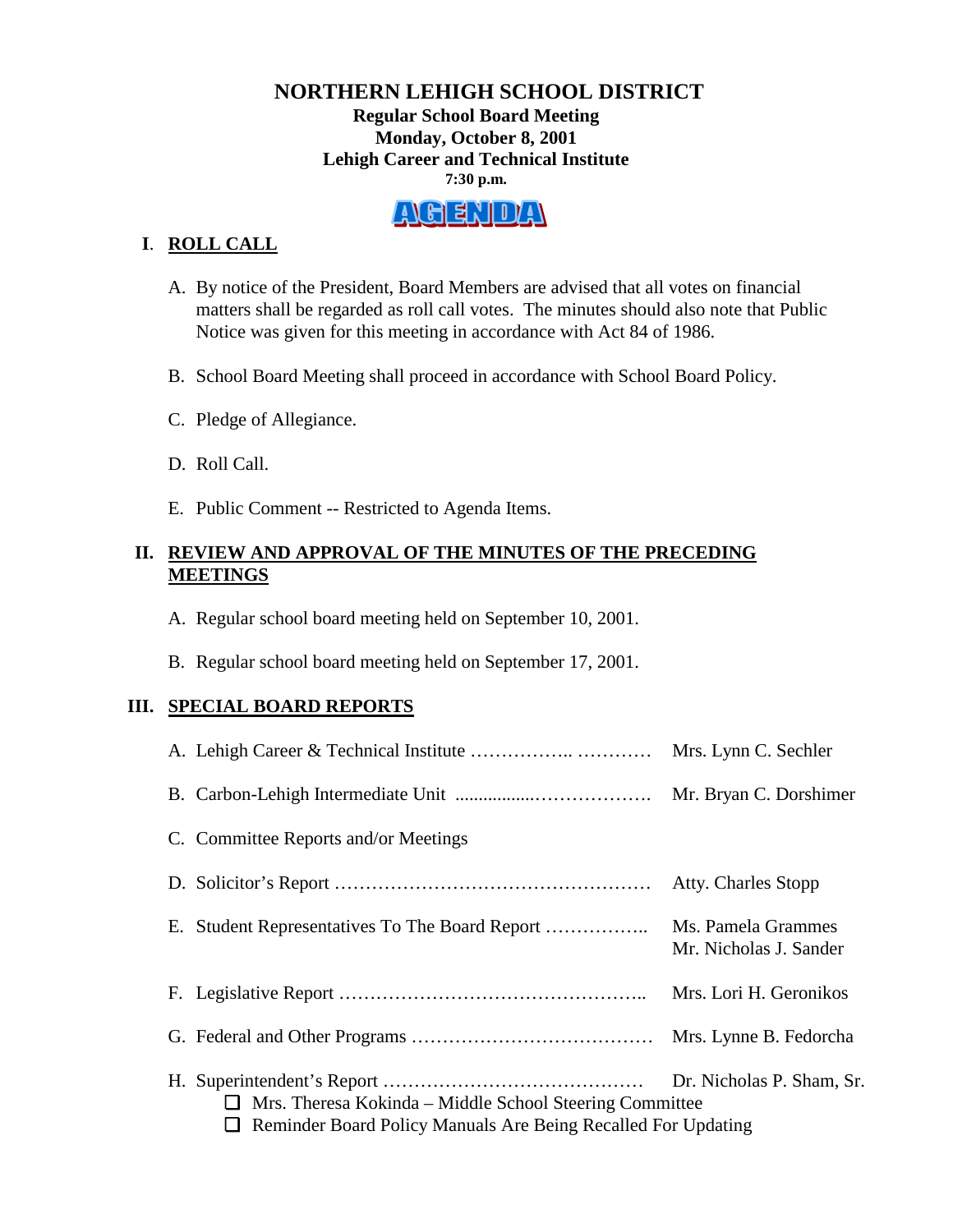❏Delinquent Real Estate Tax Collection Proposal

I. Executive Work Session.

### **IV. PERSONNEL**

- A. Substitutes
	- 1. Instructional

Employ the following substitute teacher for the 2001-2002 school year at the substitute teacher rates of \$70.00 for 1-10 non-consecutive days; \$80.00 for 11-20 non-consecutive days; and \$90.00 21+ non-consecutive days:

Myra Mesher – Data processing, English 7-2, Math 7-12, Social Studies, Elementary K-6, General Science, Mentally and/or Physically Handicapped, Spanish

B. Substitute Senior High Administrative Detention Supervisor

Approve to appoint Kathy Mohrey, senior high cafeteria/library monitor, as a Substitute Administrative Detention Supervisor in the senior high school, effective October 2, 2001. She will work two days a week (Tuesday and Thursday) from 2:30 p.m. to 4:00 p.m. throughout the 2001-2002 school calendar year that warrants detention coverage. Salary will be \$15.00 for each day worked.

C. Substitute Middle School Administrative Detention Supervisor

Approve to appoint Tamra Yesik, middle school cafeteria/hall monitor, as a Substitute Administrative Detention Supervisor in the middle school, effective October 2, 2001. She will work two days a week from 2:20 p.m. to 2:30 p.m. throughout the 2001-2002 school calendar year that warrants detention coverage. Salary will be \$12.00 for each day worked.

D. Co-curricular Appointment for 2001-2002

Sr. High Fall Intramural–Weightlifting/Indoor Floor Tennis–Todd Herzog - \$722.00

E. Approve to extend the appointment of David Papay as Acting Principal of the Northern Lehigh High School until June 30, 2002. Mr. Papay is to receive an additional stipend in the amount of \$2500.00, effective October 9, 2001.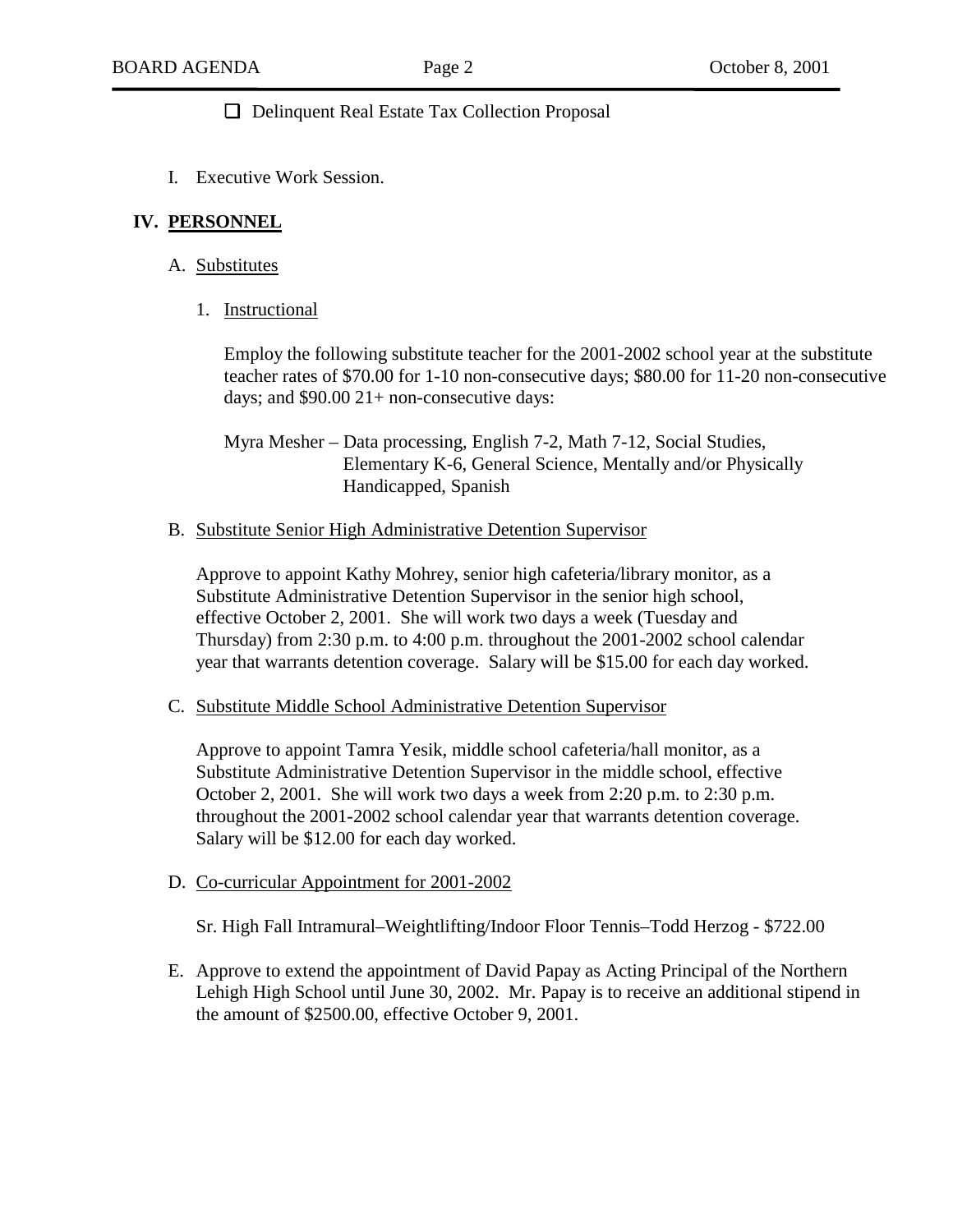### **V. POLICY**

#### A. Conferences Authorized With Board Approval

- 1. Approve the request of Sandra Becker, middle school science teacher, to attend a conference sponsored by the Office of Special Programs at Lehigh University on November 12, 2001. Expenses include \$110.00 for registration, \$7.50 for travel for a total cost of \$117.50 plus the cost of a substitute teacher for one day. This conference is funded through IDEA Funds.
- 2. Approve the request of Gail Lafferty, IST teacher in Slatington Elementary School, and Ellen Drake, sixth grade Slatington Elementary School teacher, to attend a Project Care conference in Bethlehem, PA on December 4, 5, 6 and 7, 2001. This basic SAP training conference will address the strategies involved in identifying and removing the barriers to learning. Expenses include \$350.00 each for registration, \$24.00 each for travel, for a total cost of \$748.00 plus the cost of one substitute teacher for four days.
- 3. Approve the request of Theresa Cinicola, senior high biology teacher, to attend a conference sponsored by the Office of Special Programs at Lehigh University on November 12, 2001. Expenses include \$110.00 for registration, \$9.00 for travel for a total cost of \$119.00 plus the cost of a substitute teacher for one day. This conference is funded through IDEA Funds.
- 4. Approve the request of Steve Drake, high school technology education teacher, to attend the Technology Education Association of PA Annual Conference in Camp Hill, PA on November 8 and 9, 2001. Expenses for this conference include \$30.00 for registration, \$60.00 for meals, \$54.00 for travel, \$53.00 for lodging, for a total cost of \$197.00 plus the cost of a substitute teacher for two days and has been approved by the district Continuing Professional Education Committee.
- 5. Approve the request of Robert Hicks, middle school/high school technology education teacher, to attend the Technology Education Association of PA Annual Conference in Camp Hill, PA on November 8 and 9, 2001. Expenses for this conference include \$70.00 for registration, \$60.00 for meals, \$48.00 for travel, \$53.00 for lodging, for a total cost of \$231.00 plus the cost of a substitute teacher for two days and has been approved by the district Continuing Professional Education Committee.
- 6. Approve the request of Bernard Rockovich and Rhonda Frantz to attend a Pennsylvania Association of School Business Officials conference entitled "Technology's Impact On The Business Office", in Grantville, PA on October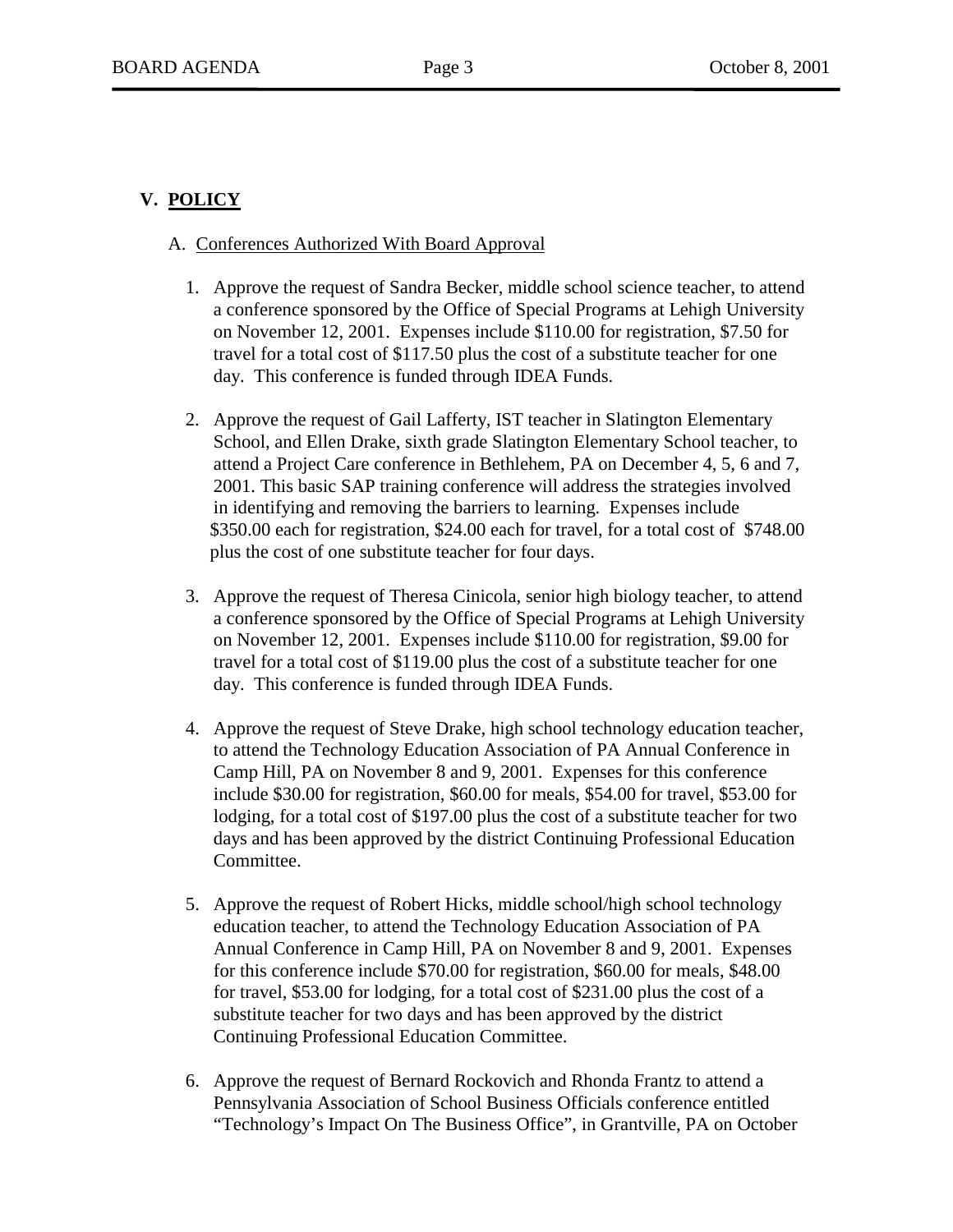26, 2001. Expenses include \$115.00 each for registration, \$30.00 for travel for a total cost of \$260.00.

- 7. Approve the request of Suzanne Gower, Peters Elementary sixth grade teacher, to attend the Pennsylvania Science Teacher Association conference on December 6 and 7, 2001 in Hershey. Expenses include \$45.00 for registration, \$87.00 for lodging, for a total cost of \$132.00 plus the cost of a substitute teacher for two days and has been approved by the district Professional Education Committee.
- B. Approve the Northern Lehigh High School Student Activities Fund Statement for the month of September 2001. **(Please see attachment #1)**
- C. Field Trip

Middle/High School Ski Club – Five-Six Day Visit Ski Trip – Blue Mountain Ski Area – To Begin January 13, 2002 – No Cost To The District – No Transportation Via District **(Please see attachment #2)** 

#### **VI. CURRICULUM AND INSTRUCTION**

A. Permission to Apply For Act 80 Day For 2001-2002 School Year

Approve to authorize the Superintendent to apply to the Pennsylvania Department of Education for an Act 80 Exception to instructional time for the 2001-2002 school year. The application will request one day, November 27, 2001 and will be utilized for the purpose of administering the Professional Development Assistance Program.

#### **VII. OLD BUSINESS**

#### A. Recind Motion

Approve to rescind the October 1, 2001 motion to authorize a Change Order Request to have Wyoming S.& P., Inc. of Wilkes-Barre, PA remove windows and caulking from the Northern Lehigh Middle School at a cost of \$295.00 per window.

#### **VIII. NEW BUSINESS**

#### **IX. FINANCIAL**

- A. Approve the Treasurer's Report for the month of September 2001.
- B. Approve the Cafeteria Reports for the month of September 2001. (Information Only)
- C. Approve payment of General Fund bills for the month of September 2001.
- D. Approve payment of bills from the Construction Account as presented in **attachment #3**.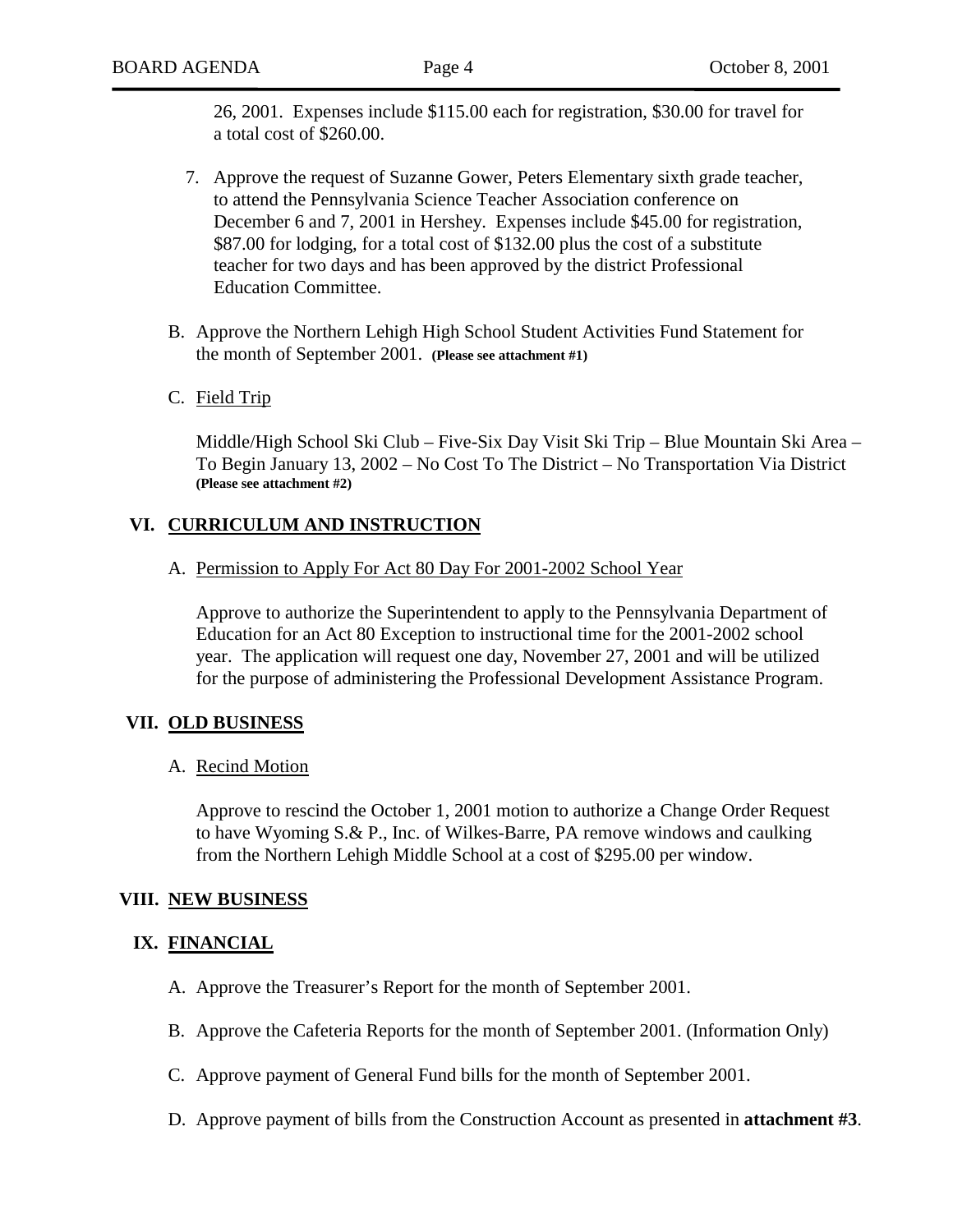- E. Approve a proposal and agreement from Altronics Security Systems to include security in the portable classrooms behind the Slatington Elementary School for the following costs: Installation Investment – \$684.00 Monitoring Agreement For The Year -- \$240.00 Passive Opening/Closing -- \$60.00
- F. Approve to purchase a Dixie Chopper at a cost of \$9,459.44 and grass collection unit for the grass cutter at a cost of \$2,130.41. These items will be purchased from State Contract Number 2430-01 at a total cost of \$11,589.85. Funding is available in the district's Capital Reserve 1 account. **(Please see attachment #4)**
- G. Approve to purchase a Chevy HD2500 4X4 Utility Truck with Plow and Trailer Hitch at a total cost of \$29,360.39. This item will be purchased from State Contract Number 2310-01. Funding is available in the district's Capital Reserve 1 account. **(Please see attachment #5)**
- H. Approve a proposal from F.A. Rohrbach, Inc. to install a curb cut ramp in front of the Slatington Elementary School at a cost of \$2,494.00. This item was included in the 2001-2002 district budget. **(Please see attachment #6)**
- I. Approve to purchase the following items for the network electronics upgrade and additions project at the high school as follows at a total cost of \$40,477.00:

\$35,712.00 for the purchase of three (3) Nortel Networks Business Policy Switches and fifteen (15) Nortel Networks BayStack 450-24T 10/100BASE Ethernet Switches with the associated modules and cables from Corporate Networking, Inc. of Worcester, PA.

\$4,080.00 for the purchase of one (1) Marconi LE 25 ATM Workgroup Switch from PenTeleData Partnership, LTD, of Palmerton, PA.

\$685.00 for the purchase of two hundred and fifty (250) Category 5 2ft. patch cables and one hundred (100) Category 5 1ft. patch cables from Graybar Electric of Allentown, PA.

J. Approve to reopen the 2001-2002 General Fund Budget to include the following revenues and expenses related to additional grants:

#### **Federal Funds:**

 Additional Revenues Title I \$ 67,297 Title VI  $\qquad$  \$ 367 CSRI \$23,392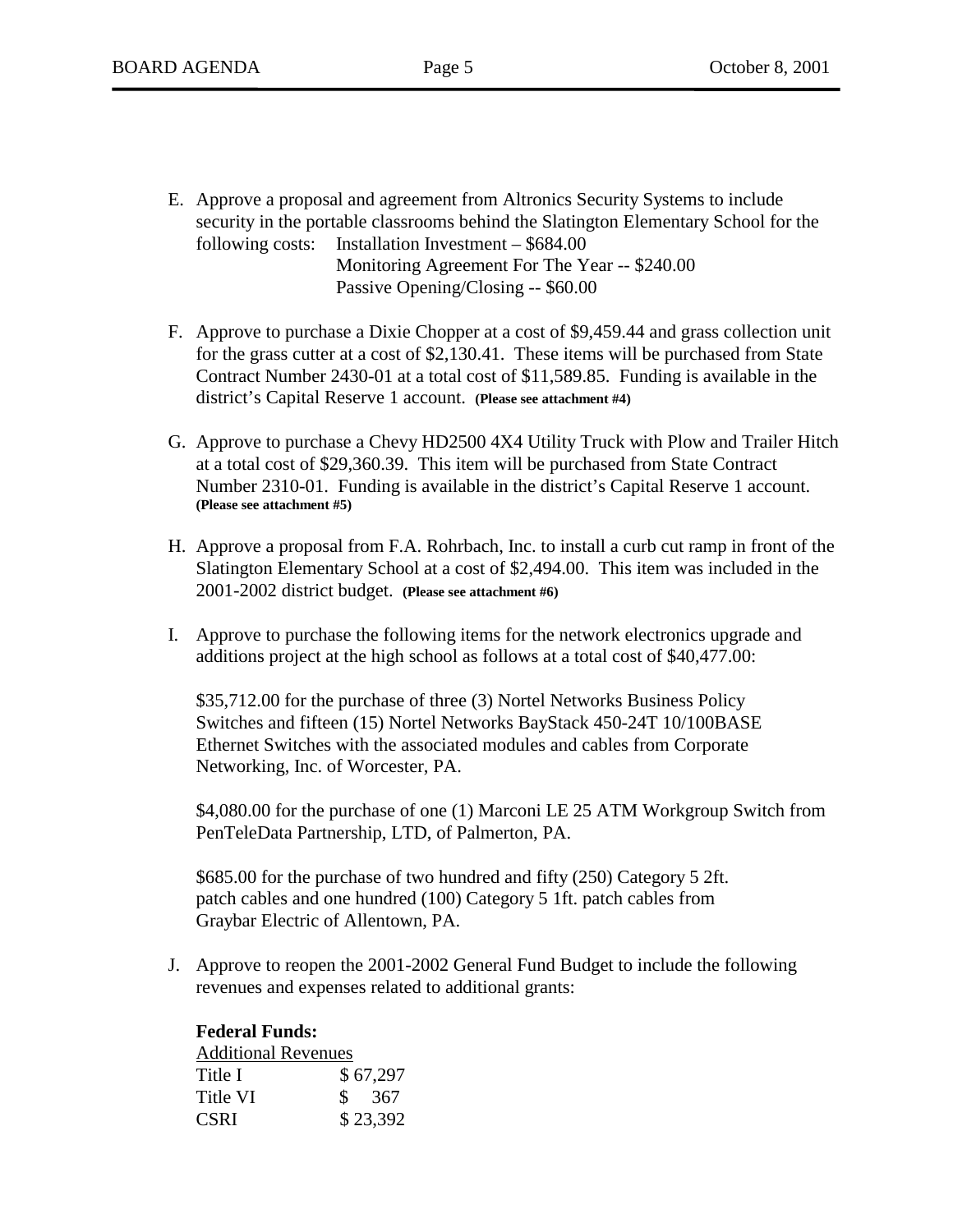Total Increase \$91,056

| <b>Additional Expenses</b>       |          |
|----------------------------------|----------|
| 10-1490-120-440 Title I Salaries | \$74,760 |
| 10-1490-200-440 Title I Benefits | \$14,933 |

| <b>Total Increase</b> | \$89,693 |
|-----------------------|----------|
|-----------------------|----------|

| Additional General Fund Expenses due to Title I Waiver |             |
|--------------------------------------------------------|-------------|
| 10-5801-000 Contingency for raises                     | \$49,000.00 |
| 10-2260-320 Middle School Transition                   | \$ 8,870.00 |

| $10 - 2200 - 320$ | - Mildule School Transition     | 0.010.00    |
|-------------------|---------------------------------|-------------|
| 10-1100-240       | <b>Teacher Tuition Reimb.</b>   | \$10,920.02 |
| 10-2260-320       | Supt. Office Tuition Reimb.     | \$6,543.00  |
| 10-2260-320       | <b>Additional C&amp;I Money</b> | \$14,359.98 |
|                   |                                 |             |

Total Increases  $$89,693.00$ 

**State Funds:** 

Additional Revenues

| <b>Students Achieving Standards Grant</b> | \$73,440 |
|-------------------------------------------|----------|
|-------------------------------------------|----------|

| <b>Additional Expenses</b> |                                    |             |
|----------------------------|------------------------------------|-------------|
|                            | 10-2845-610-340 Computer Supplies  | \$57,241.00 |
|                            | 10-2845-750-340 Computer Equipment | \$16,199.00 |

## **X. LEGAL**

### **XI. CORRESPONDENCE**

## **XII. INFORMATION**

- 1. Minutes of the Lehigh Carbon Community College Board of Trustees meeting held on September 6, 2001.
- 2. Minutes of the Washington Township Board of Supervisors meeting held on August 14, 2001. **(Please see attachment #7)**
- 3. Notification has been received from the PA Department of Education of their approval of PlanCon Part F – Construction Documents and PlanCon Part G-Project Accounting Based on Bids for the Northern Lehigh School District. Copies of these documents and appended materials will be entered into the official minutes of this meeting. **(Please see attachment #8 and #9)**